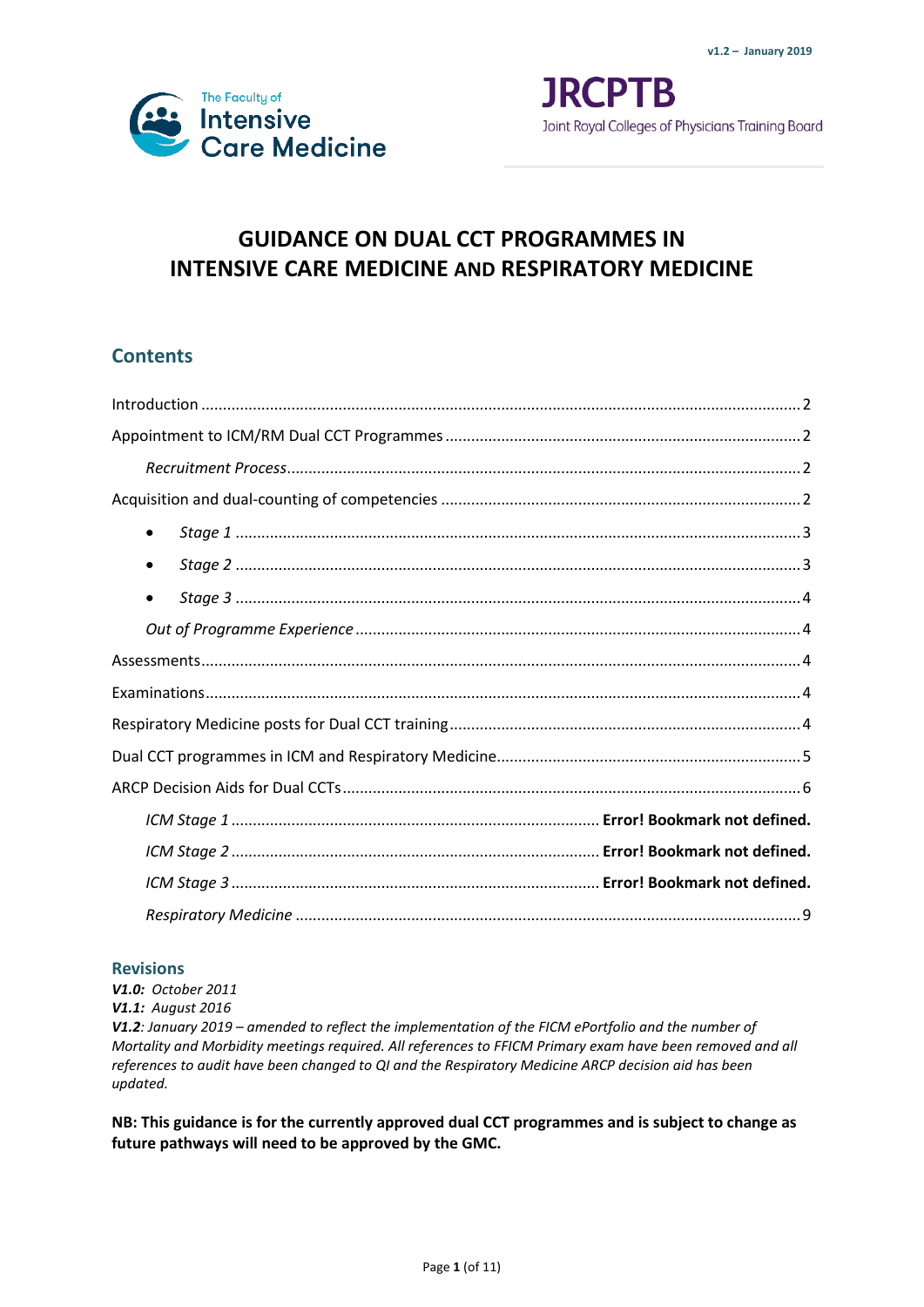#### <span id="page-1-0"></span>**Introduction**

Following the approval by the General Medical Council [GMC] of the standalone *CCT in Intensive Care Medicine* (2011), this guidance has been compiled by the Faculty of Intensive Care Medicine [FICM] and the Joint Royal College of Physicians Training Board [JRCPTB] for the benefit of trainees undertaking dual CCTs in Intensive Care Medicine [ICM] and Respiratory Medicine [RM] as well as those deaneries, Training Programme Directors and Regional Advisors responsible for creating and delivering such programmes.

The GMC guidance on dual CCTs states that "dual CCTs are available if the trainee can demonstrate achievement of the competencies/outcomes of both the approved curricula."<sup>[1](#page-1-4)</sup> To this end, the FICM and JRCPTB have undertaken a cross-mapping exercise of both curricula to identify areas of overlap that will allow trainees to acquire the full competencies of both disciplines via a suitable choice of training attachments and educational interventions whilst avoiding undue prolongation of training.

This guidance deals specifically with those areas in which the two curricula overlap to allow doublecounting of competencies, and describes the layout and indicative timeframes of a dual CCT programme. More detailed information on the respective competencies and assessment methods discussed here can be found in *The CCT in Intensive Care Medicine* and in the Respiratory Medicine curriculum.

#### <span id="page-1-1"></span>**Appointment to ICM/RM Dual CCT Programmes**

GMC guidance on dual CCTs states that "appointment to dual CCT programmes must be through open competition," and that "both potential trainees and selection panels must be clear whether the appointment is for single or dual CCT/s."<sup>[2](#page-1-5)</sup> All appointments should adhere to this guidance and to the ICM and RM trainee person specifications.

The ICM CCT programme may follow one of three Core programmes: ACCS [Acute Care Common Stem], CAT [Core Anaesthetic Training] and CMT [Core Medical Training]. Core Anaesthetic Trainees who subsequently wished to undertake dual CCTs in RM and ICM would need to apply for CMT in order to meet the requirements of the Respiratory Medicine CCT*,* and will need to re-enter at CT1. However, their previous time in CAT could be counted toward the 12 months' anaesthesia required for Stage 1 ICM (in blocks of no less than [3](#page-1-6) months<sup>3</sup>), should they later be appointed to an ICM CCT programme.

Trainees who are undertaking dual training in Respiratory Medicine and General Internal Medicine (GIM) who wish to train in ICM should note that triple CCT programmes are not permitted.

#### <span id="page-1-2"></span>*Recruitment Process*

Separate guidance on recruitment to ICM single and dual CCTs is published online at the [FICM](http://ficm.ac.uk/national-recruitment-intensive-care-medicine)  [website National Recruitment page.](http://ficm.ac.uk/national-recruitment-intensive-care-medicine)

#### <span id="page-1-3"></span>**Acquisition and dual-counting of competencies**

The single ICM CCT programme has an indicative duration of 7 years (from CT1); the single CCT in RM an indicative duration of 6-7 years from CT1 (depending on entry via CMT or ACCS); dual CCT training in ICM and RM has an indicative length of 8.5 years. A diagrammatic breakdown of the dual CCT training programme can be found on page 5; the section below discusses the rationale for the doublecounting of competencies across each stage of training.

<span id="page-1-4"></span><sup>1</sup> <http://www.gmc-uk.org/education/postgraduate/6790.asp>

<span id="page-1-6"></span><span id="page-1-5"></span><sup>2</sup> *Ibid*.

<sup>3</sup> *The CCT in Intensive Care Medicine*, FICM, 3rd Edition August 2011 v1.0, p.I-17.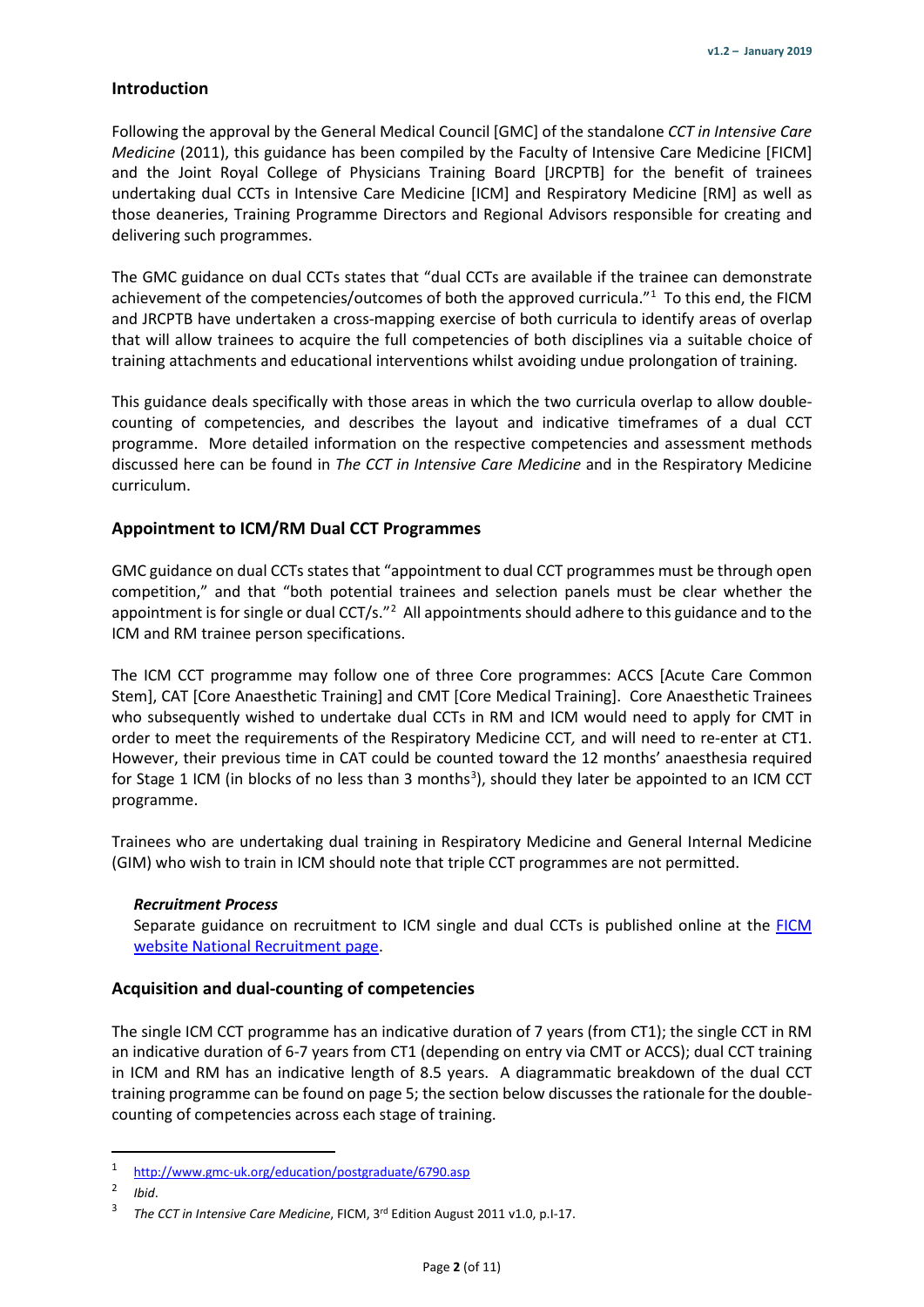### <span id="page-2-0"></span>• *Stage 1*

For ICM CCT trainees ICM Stage 1 comprises the first 4 years of training (generally 2 years at Core level and 2 years Higher Specialist Training [HST]), with a minimum of 12 months' training each in ICM, anaesthesia and medicine (of which 6 months can be in Emergency Medicine) within this overall 4 years; the additional 12 months in this Stage is for exposure to acute specialist training and addresses the fact that not all of the ICM multiple cores are of the same length and content; RM dual trainees will therefore spend this time training in RM (single ICM CCT trainees may undertake this time in any of the acute specialties – depending on the needs of the service and local availability). Core training for RM consists of Core Medical Training and can be achieved in either the full 2 years of a formal Core Medical Training Programme, or via the ACCS programme, which would achieve the full 12 months' medicine requirement for Stage 1 (6 months each in Acute and Emergency Medicine) and 6 months each in anaesthesia and ICM. At completion of CMT or ACCS (including a pass in the MRCP exam, which is a pre-requisite for taking up, though not for applying for, an ST3+ post in the medical specialties) trainees can apply for training posts leading to dual CCTs in ICM and RM.

Dual CCT trainees entering from CMT will therefore need to complete 12 months of ICM and 12 months of anaesthesia to complete Stage 1. Dual CCT trainees entering from ACCS will need to complete a further 6 months each of ICM and anaesthesia to complete Stage  $1<sup>4</sup>$  $1<sup>4</sup>$  $1<sup>4</sup>$ .

#### <span id="page-2-1"></span>• *Stage 2*

Stage 2 ICM covers 2 years of ICM training in a variety of "special" areas including paediatric, neurosurgical and cardiothoracic ICM. Stage 2 also allows 12 months for the trainee to develop special skills that will "add value" to the service.

o **Paeds/Neuro/Cardiothoracic training:** This Stage 2 year requires two 3 month blocks in each of paediatric and neuro ICM, and a 6 month block in cardiothoracic ICM. The 6 month cardiothoracic training time has been agreed as double-counting toward both the CCTs in ICM and RM.

*Important note***:** The 6 month block of cardiothoracic ICM **must** include 2 sessions of RM outpatient clinics per week. This is essential in building up exposure and developing competencies, particularly in chronic disease management, to the standard required for the RM CCT.

o **Special Skills year:** The ICM CCT programme requires that during Stage 2 trainees develop and consolidate expertise in a 'Special Skill' directly relevant to ICM practice. For dual CCT trainees, it is envisaged that the special skills year will consist of 12 months of their partner CCT programme. Trainees undertaking dual CCTs in RM and ICM will therefore undertake the required RM training during this year – trainees wishing to undertake more specialised ICM during this year will have to negotiate such training blocks at local level and extend their training time in order to also complete all the respiratory competencies required by their partner CCT.

This overall dual-counting of competencies allows dual RM and ICM CCT trainees to undertake Stage 2 without extension of their training.

<span id="page-2-2"></span>The FICM recognises that whilst an arrangement of two 6 month blocks is the most common combination for the ICM/anaesthesia year of ACCS (and is recommended by the Faculty), some regions allow trainees to divide this time into blocks of 3 and 9 months (weighted to either discipline). ACCS trainees undertaking only 3 months in one of the specialties during ACCS would need to undertake a further 9 months of it before completing Stage 1.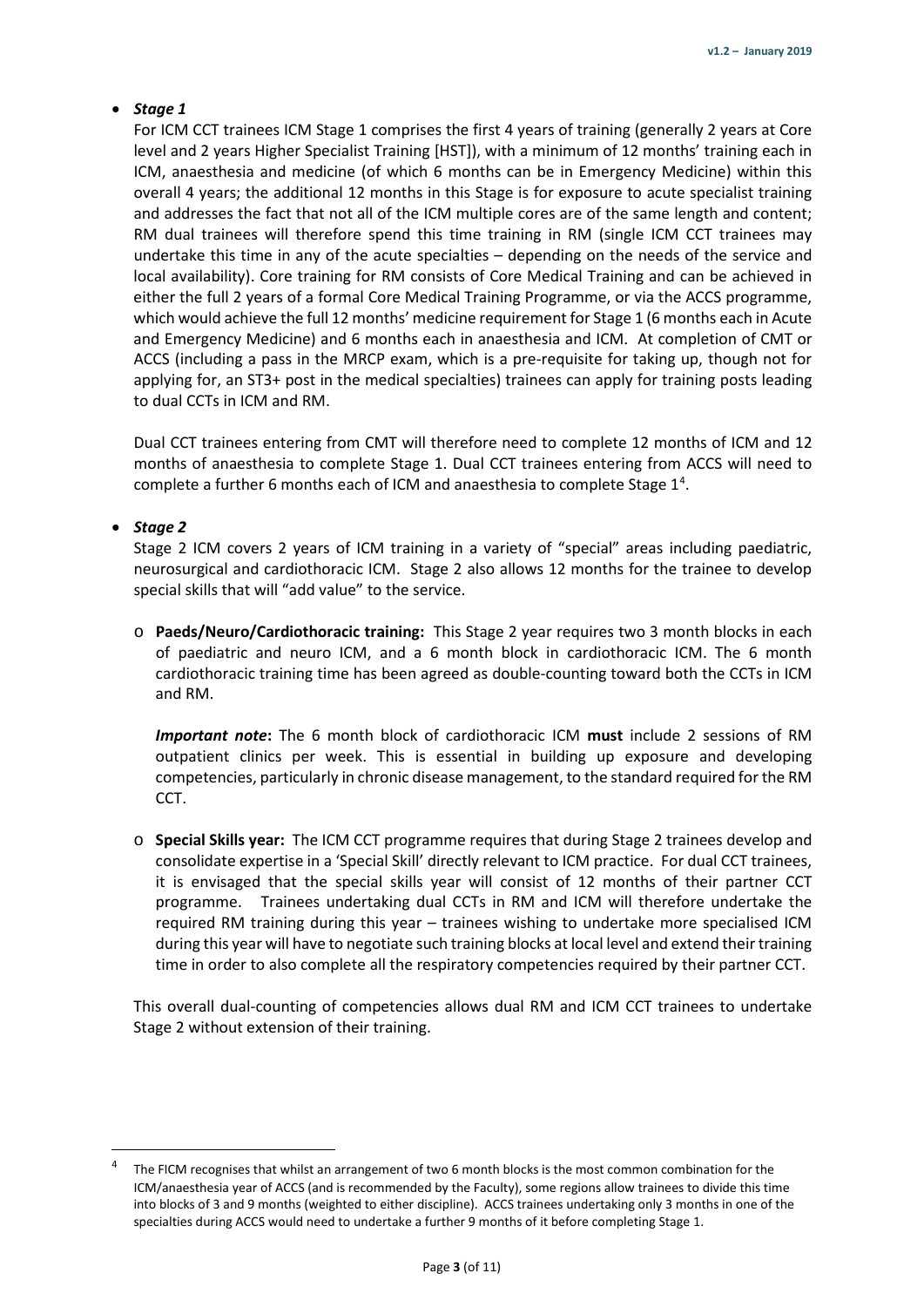#### <span id="page-3-0"></span>• *Stage 3*

Stage 3 ICM consists of the final 12 months of ICM and a final 6 months of RM. The FICM and JRCPTB accept that the acquisition of higher level management skills can be achieved across both specialties.

#### <span id="page-3-1"></span>*Out of Programme Experience*

Trainees should note that the 36 months of RM in the dual programme is a bare minimum. Therefore, it is not likely that the Respiratory Medicine SAC would allow any OOPE time to be counted toward these 36 months.

#### <span id="page-3-2"></span>**Assessments**

The FICM and JRCPTB utilise the same types of workplace-based assessment [WPBA]: DOPS [Directly Observed Procedural Skills], Mini-CEX [Mini Clinical Exercise], CbD [Case-based Discussion] and Multi-Source Feedback [MSF]. These assessment forms have areas of commonality across both specialties, with some specialty-specific differences in questions and assessment options. The ICM CCT also allows for the use of the physicians' Acute Care Assessment Tool [ACAT]. Physician curricula also use an audit assessment tool and a teaching assessment tool. A patient questionnaire is being developed.

RM trainees will use the JRCPTB e-portfolio. In those instances where competencies can be doublecounted, the FICM and JRCPTB will accept use of one WPBA for both assessment systems; for example an assessment completed on the physician e-portfolio can be scanned and uploaded to the trainee's ICM portfolio, or vice versa. Whilst the assessment of double-counted competencies must be tailored to fulfil the requirements of both curricula, it may be appropriate to use one assessment to cover an aspect of both areas of practice.

#### <span id="page-3-3"></span>**Examinations**

Entry into ICM HST requires completion of one of the prescribed core training programmes, using that core's GMC-approved curriculum and assessment system and including successful completion of the relevant primary examination for that programme. This exam pass must occur before entry to HST. Trainees wishing to enter dual CCTs in ICM and RM therefore **must** pass the MRCP (UK) exam in order to meet the requirements of both curricula.

Dual CCT trainees **must** pass both the FFICM Final and the Respiratory Medicine SCE [Specialty Certificate Examination] in order to gain both CCTs. The FFICM Final can be taken at any time during Stage 2 ICM, and must be passed before entry to Stage 3. The Respiratory Medicine SCE can be taken at any point during the totality of Higher Specialist Training. At present, for single specialty RM training, the recommended time to take the SCE is during the third year of training. Dual CCT trainees are advised to coordinate carefully with their respective specialty Regional Advisors to avoid exam congestion. Trainees who do not achieve one of the required Final examinations will be ineligible for a CCT in the respective specialty.

#### <span id="page-3-4"></span>**Respiratory Medicine posts for Dual CCT training**

The vast majority of current RM posts are for dual training in RM and General Internal Medicine. Deaneries must ensure that the RM training for the RM/ICM dual CCT involves more intense single specialty RM experience.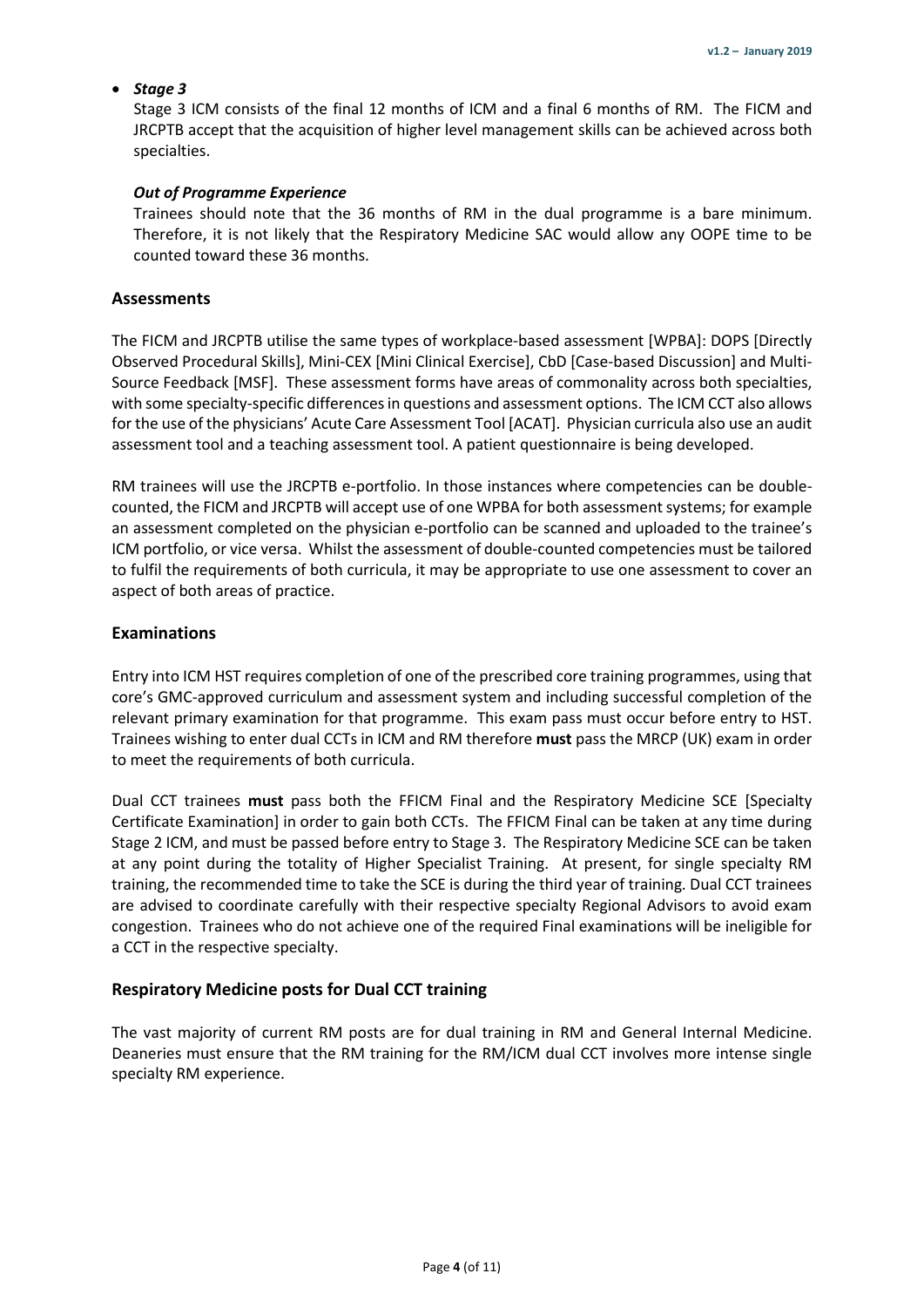#### <span id="page-4-0"></span>**Dual CCT programmes in ICM and Respiratory Medicine**

Below is an *example* programme for dual CCTs in ICM and RM. These should not be seen as immutable; there is scope within the construction of the two curricula to allow trainees to undertake the required modules *within an overarching Stage of training*, not within specific years. For example, the 12 months required in each of anaesthesia, medicine and ICM for Stage 1 training can be achieved in any CT or ST year before the completion of Stage 1, in minimum 3 month blocks. Likewise, the Stage 2 Special Skills year can be in either year within that training Stage. The same is true of the 6 months modules that make up the ACCS programme. Decisions will be made at local level on the arrangement of specific modules within each training Stage.

The indicative minimum timeframe for dual CCT training in RM and ICM is 8.5 years. Trainees who do not achieve the competencies required within this timeframe will require an extended period of training.

#### **NB: This guidance is for the currently approved dual CCT programmes and is subject to change as future pathways will need to be approved by the GMC.**

#### **If entering from CORE MEDICINE:**

| Training     | <b>Core Training</b>                 |  | <b>Higher Specialist Training</b>                             |                 |                 |                                                                          |                 |                      |                 |  |
|--------------|--------------------------------------|--|---------------------------------------------------------------|-----------------|-----------------|--------------------------------------------------------------------------|-----------------|----------------------|-----------------|--|
| Stage        |                                      |  | ICM Stage 1                                                   |                 |                 | ICM Stage 2                                                              |                 | ICM Stage 3          |                 |  |
| Year         | CMT <sub>2</sub><br>CMT <sub>1</sub> |  | ST <sub>3</sub>                                               | ST <sub>4</sub> | ST <sub>5</sub> | ST <sub>6</sub>                                                          | ST <sub>7</sub> | ST <sub>8</sub>      | ST <sub>9</sub> |  |
|              | 24/12 Med                            |  | 12/12 Resp; 12/12 ICM; 12/12 An<br>any order, 3/12 min blocks |                 |                 | 6/12 CTICM*; 3/12<br>PICM; 3/12 NICM<br>$12/12$ Resp<br>(Special Skills) |                 | 12/12 ICM; 6/12 Resp |                 |  |
|              |                                      |  |                                                               |                 |                 |                                                                          |                 |                      |                 |  |
| <b>Exams</b> | MRCP (UK)                            |  | <b>Resp Med SCE</b>                                           |                 |                 |                                                                          |                 |                      |                 |  |
|              |                                      |  |                                                               |                 |                 | <b>FFICM Final</b>                                                       |                 |                      |                 |  |

| Training     | <b>Core Training</b> |                   |                   |  |                                                                  |                 | <b>Higher Specialist Training</b>                                                   |                 |                      |                 |  |
|--------------|----------------------|-------------------|-------------------|--|------------------------------------------------------------------|-----------------|-------------------------------------------------------------------------------------|-----------------|----------------------|-----------------|--|
| Stage        | ICM Stage 1          |                   |                   |  | ICM Stage 2                                                      |                 |                                                                                     | ICM Stage 3     |                      |                 |  |
| Year         | ACCS <sub>1</sub>    | ACCS <sub>2</sub> | ACCS <sub>3</sub> |  | ST <sub>3</sub>                                                  | ST <sub>4</sub> | ST <sub>5</sub>                                                                     | ST <sub>6</sub> | ST <sub>7</sub>      | ST <sub>8</sub> |  |
|              | 6/12 An; 6/12 ICM    | 6/12 EM; 6/12 AM; | 12/12<br>Med      |  | 12/12 Resp -<br>6/12 ICM - 6/12 An<br>any order, 3/12 min blocks |                 | $6/12$ CTICM*; $3/12$<br><b>PICM; 3/12 NICM</b><br>$12/12$ Resp<br>(Special Skills) |                 | 12/12 ICM; 6/12 Resp |                 |  |
|              |                      |                   |                   |  |                                                                  |                 |                                                                                     |                 |                      |                 |  |
| <b>Exams</b> | MRCP (UK)            |                   |                   |  | <b>Resp Med SCE</b>                                              |                 |                                                                                     |                 |                      |                 |  |
|              |                      |                   |                   |  |                                                                  |                 | <b>FFICM Final</b>                                                                  |                 |                      |                 |  |

#### **If entering from ACCS (Acute Medicine):**

\***NB: 6/12 Cardiothoracic ICM Stage 2 block must include 2 sessions Resp Med OP clinics per week**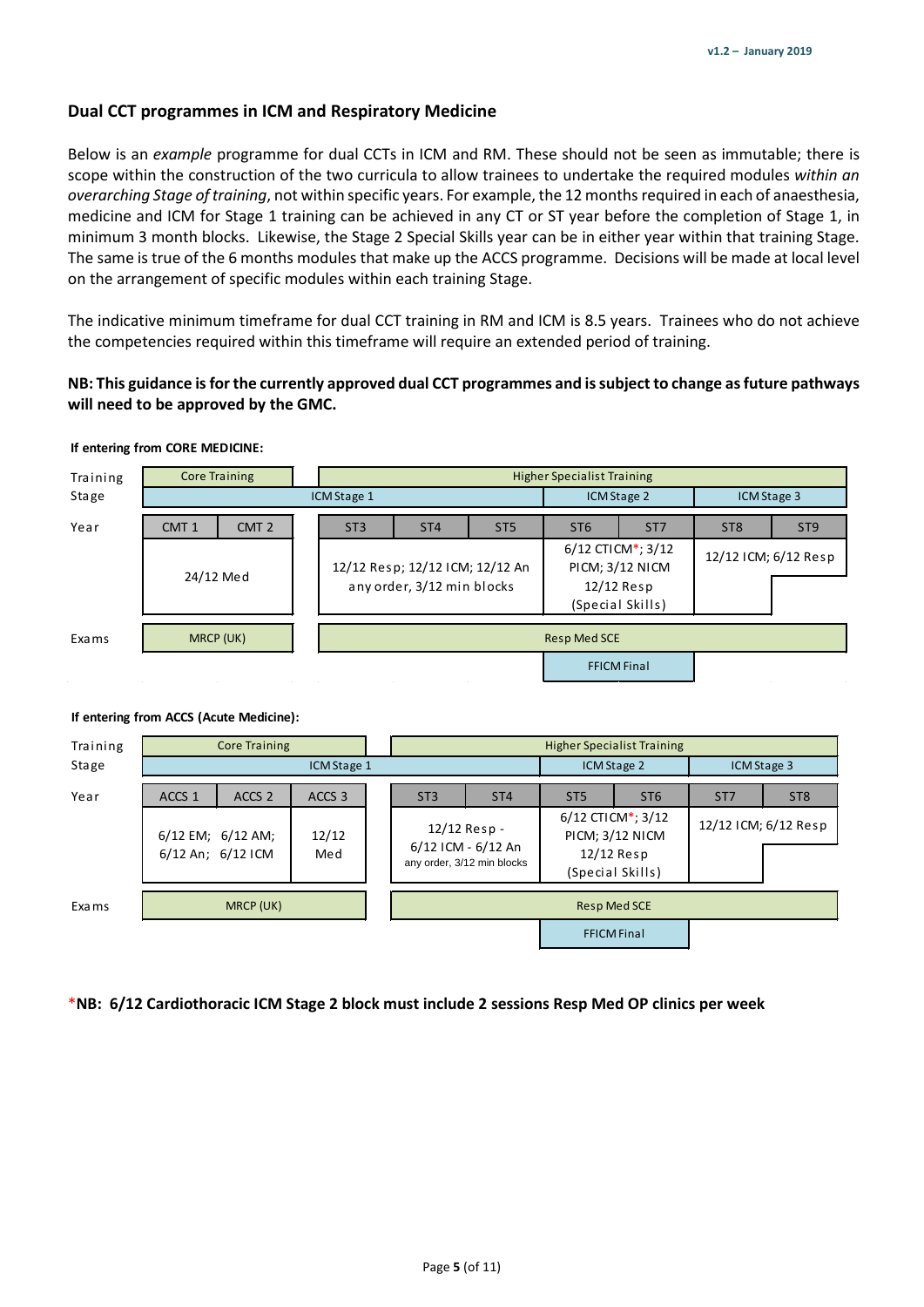### **ARCP Decision Aids for Dual CCTs**

The section below outlines the ARCP Progression Grids that should be used at the trainee's Annual Review of Competence Progression [ARCP] meeting. They are built upon the ARCP guidance within *The CCT in Intensive Care Medicine* and the *Respiratory Medicine curriculum*, and are shown in those respective formats for ease of use by trainers. However, they are slightly elongated to take account of the lengthened training required to obtain dual CCTs. The ARCP aids should be applied in direct accordance to the experience the trainee has had in the programme, and with recognition that there will be crossover.

### *ICM Stage 1*

<span id="page-5-0"></span>

| <b>Assessments</b>                                                  | ICM remainder of Stage 1 training                                                                                                                                                                                             |
|---------------------------------------------------------------------|-------------------------------------------------------------------------------------------------------------------------------------------------------------------------------------------------------------------------------|
| <b>Curriculum Coverage (Generic)</b>                                | Satisfactory evidence of progression to achieve/maintain relevant level in ALL competencies by the planned completion date for Stage.<br>This will require each competency to have at least 1 relevant piece of evidence.     |
| <b>Curriculum Coverage (Specific WPBAs)</b>                         | Appropriate competence level to be attained, as outlined in the Training Progression Grid; multiple competencies may be assessed by<br>each WPBA.                                                                             |
| Top 30 cases                                                        | At least 10 'Top 30' cases to be covered utilising CBDs and/or CEX (5 per year).                                                                                                                                              |
| Logbook procedures                                                  | Logbook evidence of performance of at least 10 of the procedures listed. 30 DOPS over course of Stage 1 (with an average of 10 per year<br>of training) to demonstrate maintenance or progression of competence.              |
| Logbook cases                                                       | Unit Admission data should be available to support yearly learning outcomes. Individual cases provide suitable case mix to achieve yearly<br>learning outcomes. Logbook report (with summary) for each block/year of training |
| Logbook Airway skills                                               | A total of more than 30 cases (with at least 10/year). CEX/DOPS to demonstrate appropriate progression, maintenance or achievement of<br>competence at relevant level.                                                        |
| <b>WPBA</b>                                                         | A total of at least 10 general 'Top 30' cases as CBDs, CEX or both must have been completed by the end of Stage 1.                                                                                                            |
|                                                                     | <b>DOPS:</b> chosen to reflect agreed CoBaTrICE competency assessments.                                                                                                                                                       |
|                                                                     | MSF: A total of 2 from separate years of training                                                                                                                                                                             |
| Exam                                                                | Possession of one of the designated core exams is needed for entry to HST in ICM.                                                                                                                                             |
| QI                                                                  | Participation in a quality improvement project – evidence of involvement, with report update                                                                                                                                  |
| <b>ES Report</b>                                                    | Satisfactory report required for each year of training. Reference to satisfactory completion of specialty blocks of training within this<br>report, or as a separate report, is required.                                     |
| <b>Teaching delivered</b>                                           | Record of all teaching delivered, at least 1 formal/ year, including feedback. Need not all be ICM but ICM teaching should be pro-rata.                                                                                       |
| <b>Morbidity and Mortality meetings</b><br>(any relevant specialty) | Attend at least 4 a year and evidence of reflection from 1 each year.                                                                                                                                                         |
| Journal clubs                                                       | Present at least twice during Stage 1.                                                                                                                                                                                        |
| External meetings as approved in PDP                                | Reflection on content.                                                                                                                                                                                                        |
| <b>Management meetings</b>                                          | No mandatory requirement but attendance encouraged.                                                                                                                                                                           |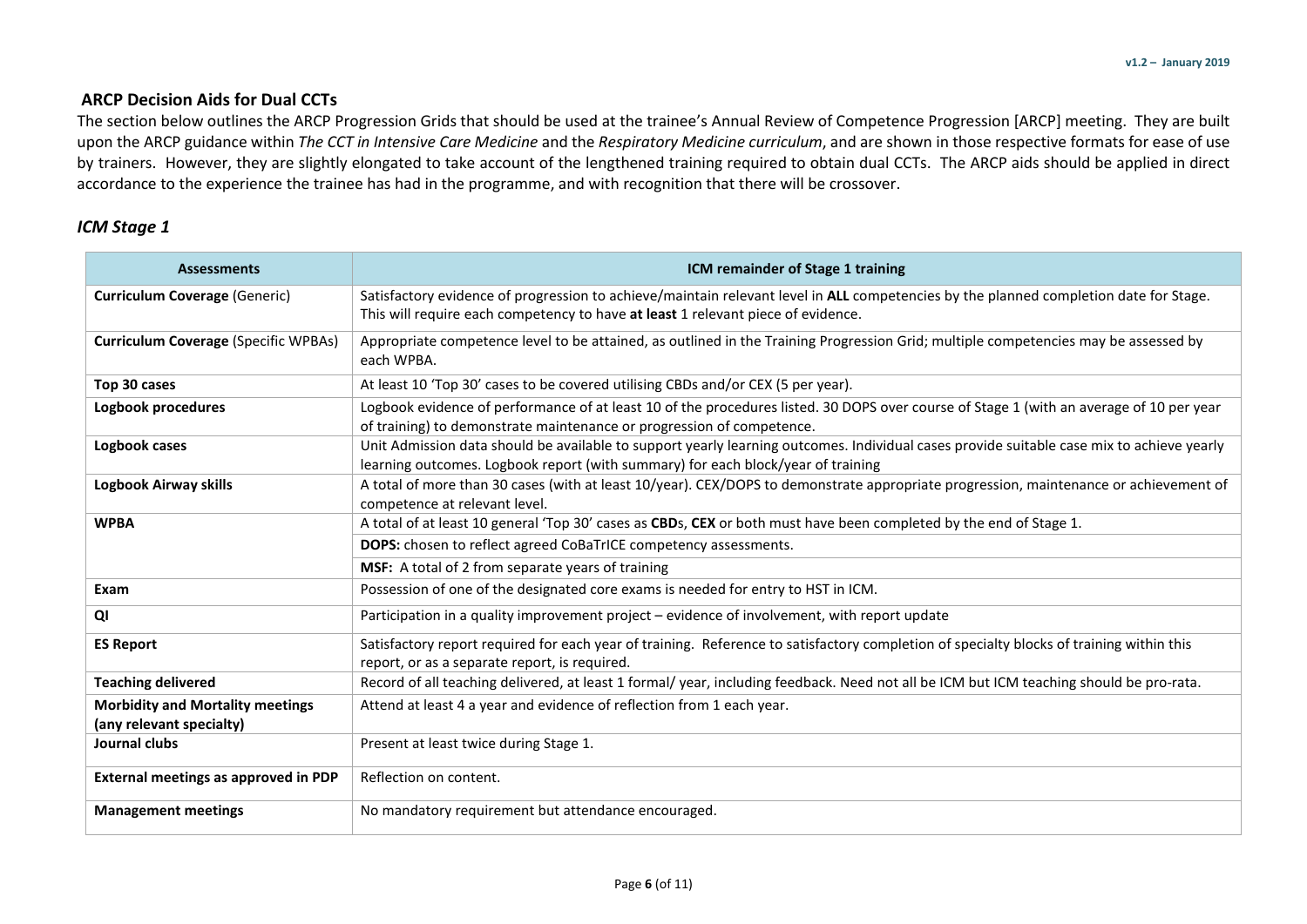## *ICM Stage 2*

| <b>Assessments</b>                                                  | ICM Stage 2 training (minimum 24/12 duration)<br>including paediatric; cardiothoracic and neurosurgery attachments                                                                                                                                                                                                   |  |  |  |  |  |  |  |
|---------------------------------------------------------------------|----------------------------------------------------------------------------------------------------------------------------------------------------------------------------------------------------------------------------------------------------------------------------------------------------------------------|--|--|--|--|--|--|--|
| <b>Curriculum Coverage (Generic)</b>                                | Satisfactory evidence of progression to achieve/maintain relevant level in ALL competencies by the planned completion date for Stage.<br>This will require each competency to have at least 1 relevant piece of evidence.                                                                                            |  |  |  |  |  |  |  |
| <b>Curriculum Coverage (Specific WPBAs)</b>                         | Appropriate competence level to be attained, as outlined in the Training Progression Grid;<br>multiple competencies may be assessed by each WPBA.                                                                                                                                                                    |  |  |  |  |  |  |  |
| Top 30 cases                                                        | At least 20 of the 'Top 30' cases to have been covered by the end of Stage 2, utilising CBDs and/or CEX and/or ACAT, with a minimum of 6<br>from the special modules list (at least 2 from paeds, cardiac and neuro).                                                                                                |  |  |  |  |  |  |  |
| Logbook procedures                                                  | Logbook evidence of performance of at least 10 of the procedures listed, at relevant level, during specialist ICM modules. 15 DOPS to<br>demonstrate maintenance or progression of competence. A logbook of procedures should be maintained during the special skills module<br>but there are no indicative numbers. |  |  |  |  |  |  |  |
| Logbook cases                                                       | Unit Admission data should be available to support yearly learning outcomes<br>Individual cases provide suitable case mix to achieve yearly learning outcomes<br>Logbook report (with summary) for each block/year of training                                                                                       |  |  |  |  |  |  |  |
| <b>Logbook Airway skills</b>                                        | A total of more than 30 cases (with an average of 15/year). CEX/DOPS/ACAT to demonstrate appropriate progression, maintenance or<br>achievement of competence at relevant level.                                                                                                                                     |  |  |  |  |  |  |  |
|                                                                     | A total of at least 10 general 'Top 30' cases as CBDs, CEX or both must have been completed by the end of Stage 1.                                                                                                                                                                                                   |  |  |  |  |  |  |  |
| <b>WPBA</b>                                                         | DOPS: chosen to reflect agreed CoBaTrICE competency assessments.                                                                                                                                                                                                                                                     |  |  |  |  |  |  |  |
|                                                                     | MSF: 1 for each year spent in this Stage (minimum of 2).                                                                                                                                                                                                                                                             |  |  |  |  |  |  |  |
| Exam                                                                | Final FFICM must be obtained before progressing to Stage 3.                                                                                                                                                                                                                                                          |  |  |  |  |  |  |  |
| QI                                                                  | Participation in a quality improvement project - evidence of involvement, with report update                                                                                                                                                                                                                         |  |  |  |  |  |  |  |
| <b>ES Report</b>                                                    | Satisfactory report required for each year of training. Reference to satisfactory completion of specialty blocks of training within this<br>report, or as a separate report, is required.                                                                                                                            |  |  |  |  |  |  |  |
| <b>Teaching delivered</b>                                           | Record of all teaching delivered, at least 1 formal/ year, including feedback. Need not all be ICM but ICM teaching should be pro-rata.                                                                                                                                                                              |  |  |  |  |  |  |  |
| <b>Morbidity and Mortality meetings</b><br>(any relevant specialty) | Attend at least 4 a year and evidence of reflection from 1 each year.                                                                                                                                                                                                                                                |  |  |  |  |  |  |  |
| Journal clubs                                                       | Present at least twice during Stage 2                                                                                                                                                                                                                                                                                |  |  |  |  |  |  |  |
| External meetings as approved in PDP                                | Reflection on content.                                                                                                                                                                                                                                                                                               |  |  |  |  |  |  |  |
| <b>Management meetings</b>                                          | No mandatory requirement but attendance encouraged.                                                                                                                                                                                                                                                                  |  |  |  |  |  |  |  |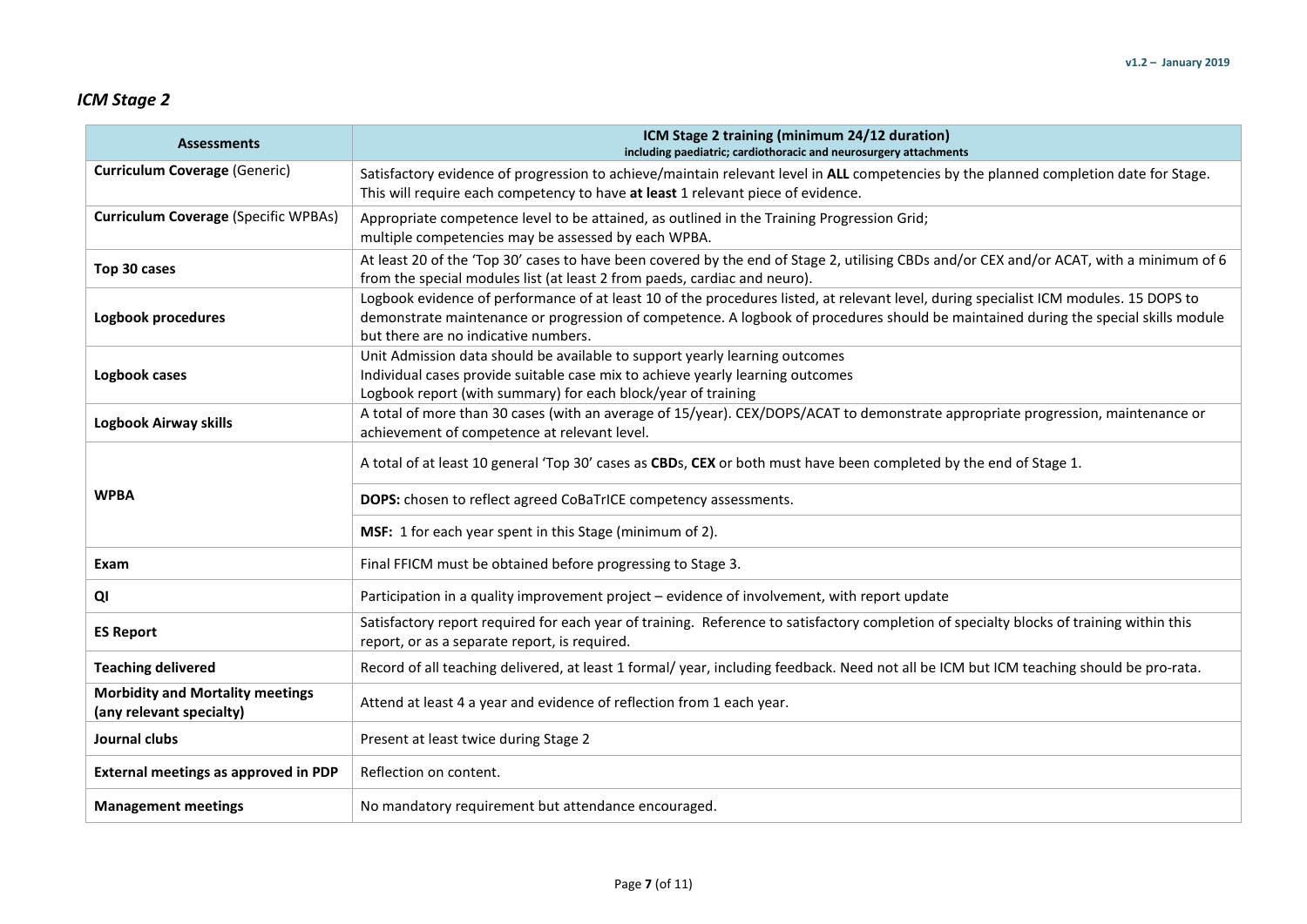## *ICM Stage 3*

| <b>Assessments</b>                          | ICM Stage 3 training (12/12 ICM attachment)                                                                                                                                                                                    |  |  |  |  |  |  |
|---------------------------------------------|--------------------------------------------------------------------------------------------------------------------------------------------------------------------------------------------------------------------------------|--|--|--|--|--|--|
| <b>Curriculum Coverage (Generic)</b>        | Satisfactory evidence of progression to achieve/maintain relevant level in ALL competencies.                                                                                                                                   |  |  |  |  |  |  |
| <b>Curriculum Coverage (Specific WPBAs)</b> | Appropriate competence level to be attained, as outlined in the Training Progression Grid; multiple competencies may be assessed by<br>each WPBA.                                                                              |  |  |  |  |  |  |
| Top 30 cases                                | At least 5 'Top 30' cases to be covered utilising CBDs and/or CEX and/or ACAT.                                                                                                                                                 |  |  |  |  |  |  |
| Logbook procedures                          | There are no indicative numbers, however it is expected that practical skills will be incorporated into more complex WPBAs.                                                                                                    |  |  |  |  |  |  |
| Logbook cases                               | Unit Admission data should be available to support yearly learning outcomes<br>Individual cases provide suitable case mix to achieve yearly learning outcomes<br>Logbook report (with summary) for each block/year of training |  |  |  |  |  |  |
| Logbook Airway skills                       | It is expected that airway skills will be incorporated into more complex WPBAs. A total of more than 20 cases with evidence of<br>progression of skill is recommended.                                                         |  |  |  |  |  |  |
|                                             | A total of at least 10 general 'Top 30' cases as CBDs, CEX or both must have been completed by the end of Stage 3.                                                                                                             |  |  |  |  |  |  |
| <b>WPBA</b>                                 | DOPS: chosen to reflect agreed CoBaTrICE competency assessments. There are no indicative numbers, however it is expected that<br>practical skills will be incorporated into more complex WPBAs.                                |  |  |  |  |  |  |
|                                             | MSF: 1 for each year spent in this Stage (minimum of 1).                                                                                                                                                                       |  |  |  |  |  |  |
| Exam                                        | N/A                                                                                                                                                                                                                            |  |  |  |  |  |  |
| QI                                          | Participation in a quality improvement project - evidence of involvement, with report update                                                                                                                                   |  |  |  |  |  |  |
| <b>ES Report</b>                            | Satisfactory report required for each block of training                                                                                                                                                                        |  |  |  |  |  |  |
| <b>Teaching delivered</b>                   | Record of all teaching delivered, at least 1 formal/ year, including feedback. Need not all be ICM but ICM teaching should be pro rata.                                                                                        |  |  |  |  |  |  |
| <b>Morbidity and Mortality meetings</b>     | Attend at least 4 a year and evidence of reflection from 1 each year.                                                                                                                                                          |  |  |  |  |  |  |
| Journal clubs                               | Present at least once                                                                                                                                                                                                          |  |  |  |  |  |  |
| External meetings as approved in PDP        | Reflection on content.                                                                                                                                                                                                         |  |  |  |  |  |  |
| <b>Management meetings</b>                  | Attend at least 2.                                                                                                                                                                                                             |  |  |  |  |  |  |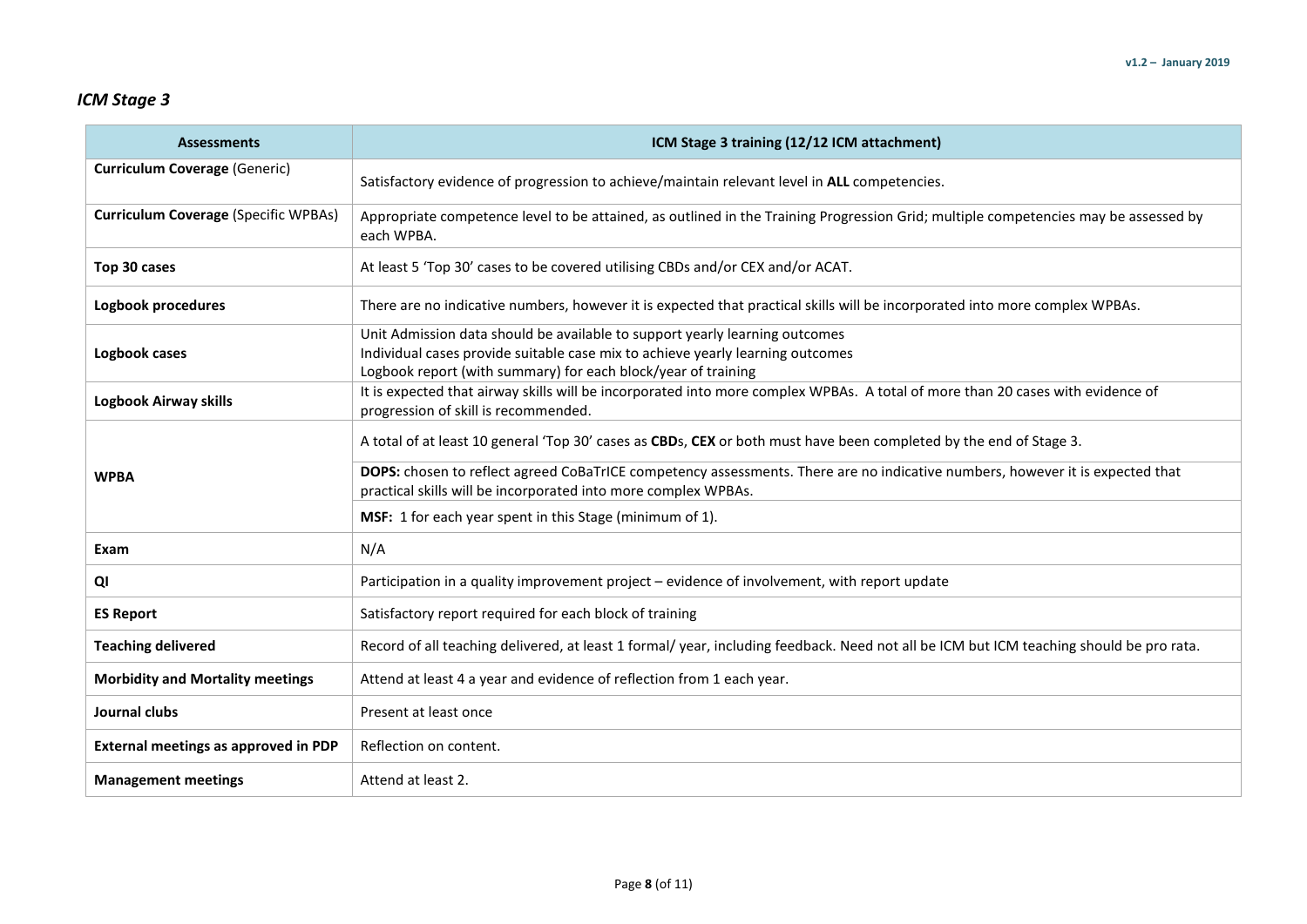## *Respiratory Medicine*

<span id="page-8-0"></span>

|                                            |                                                                                                                                                          | <b>Stage 1</b> - 12 months RM required                                  |                                                                            |                                                                                                                                                                       | <b>Stage 2</b> $-$ 18 months RM required<br>(inc. dual counting of CTICM module as above) | <b>Stage 3 - 6 months RM required</b>                                                                                              |                          |  |  |
|--------------------------------------------|----------------------------------------------------------------------------------------------------------------------------------------------------------|-------------------------------------------------------------------------|----------------------------------------------------------------------------|-----------------------------------------------------------------------------------------------------------------------------------------------------------------------|-------------------------------------------------------------------------------------------|------------------------------------------------------------------------------------------------------------------------------------|--------------------------|--|--|
|                                            | ST <sub>3</sub>                                                                                                                                          | ST <sub>4</sub>                                                         | ST <sub>5</sub>                                                            | ST <sub>6</sub>                                                                                                                                                       | ST <sub>7</sub>                                                                           | ST <sub>8</sub>                                                                                                                    | ST <sub>9</sub>          |  |  |
| <b>Clinical conduct</b><br>$(A1-2)$        |                                                                                                                                                          |                                                                         | Satisfactory evidence from e-Portfolio and educational supervisor's report | Satisfactory evidence from e-Portfolio and<br>educational supervisor's report                                                                                         |                                                                                           | Satisfactory evidence from e-Portfolio and<br>educational supervisor's report                                                      |                          |  |  |
| <b>Core clinical skills (B1-</b><br>8)     | Evidence of engagement B1-8 by ST5                                                                                                                       |                                                                         |                                                                            | Evidence of engagement B1-8                                                                                                                                           |                                                                                           | Evidence of engagement B1-8<br>Confirmation level achieved in educational<br>supervisor's report                                   |                          |  |  |
| <b>Medical leadership (C1-</b><br>17)      | Evidence of engagement 25% by ST5                                                                                                                        |                                                                         |                                                                            | Evidence of engagement 75% by ST7                                                                                                                                     |                                                                                           | Evidence of engagement 100%<br>Confirmation level achieved in educational<br>supervisor's report                                   |                          |  |  |
| Patient/Problem<br>Scenarios (D1-7)        | Evidence of engagement 100% by ST5                                                                                                                       |                                                                         |                                                                            | Evidence of engagement 100%                                                                                                                                           |                                                                                           | Evidence of engagement 100%<br>Confirmation level achieved in educational<br>supervisor's report                                   |                          |  |  |
| <b>Clinical Subject Areas</b><br>$(E1-28)$ | Evidence of engagement 25% by ST5                                                                                                                        |                                                                         |                                                                            | Evidence of engagement 75% by ST7                                                                                                                                     |                                                                                           | Evidence of engagement 100%<br>Confirmation level achieved in educational<br>supervisor's report                                   |                          |  |  |
| <b>Practical Procedures</b><br>$(F1-13)$   | Competent F 1,4,7,8 by ST5                                                                                                                               |                                                                         |                                                                            | Competent F 1, 2, 3, 4, 5, 7, 8;<br>Experience F 11,12 by ST7                                                                                                         |                                                                                           | Competent F 1-8;                                                                                                                   | Experience F 9-13 by ST9 |  |  |
| <b>Bronchoscopy</b>                        | 2 Satisfactory DOPS plus sign off of experience by Educational Supervisor,<br>plus evidence of skill maintenance (e.g. further satisfactory DOPS) by ST5 |                                                                         |                                                                            | 3 Satisfactory DOPS plus formal sign off of<br>competence by Educational Supervisor; plus<br>evidence of maintenance of competence (e.g.<br>satisfactory DOPS) by ST7 |                                                                                           | Competence at basic diagnostic bronchoscopy<br>maintained; DOPS evidence; plus sign off of<br>experience by Educational Supervisor |                          |  |  |
| Pleural ultrasound,<br>level 1 competence  | Evidence of training/experience                                                                                                                          |                                                                         |                                                                            | Competent; formal sign off by Educational<br>Supervisor/ Radiologist/DOPS by ST7                                                                                      |                                                                                           | Competence maintained (evidence required e.g.<br>DOPS)                                                                             |                          |  |  |
| <b>Pleural aspiration</b>                  | Competent. DOPS and/or formal sign off by Educational Supervisor                                                                                         |                                                                         |                                                                            | Competent                                                                                                                                                             |                                                                                           | Competent                                                                                                                          |                          |  |  |
| <b>Chest Drain DOPS</b>                    | <b>Educational Supervisor</b>                                                                                                                            | Competent by ST5 satisfactory DOPS as evidence, plus formal sign off by |                                                                            | Competence maintained; evidence required<br>e.g. satisfactory DOPS                                                                                                    |                                                                                           | Competence maintained; evidence required e.g.<br>satisfactory DOPS                                                                 |                          |  |  |
| <b>NIV Competence</b>                      | Competent by ST5; DOPS as evidence; Formal sign off by Educational<br>Supervisor                                                                         |                                                                         |                                                                            | Competence maintained; evidence required<br>e.g. satisfactory DOPS                                                                                                    |                                                                                           | Competence maintained; evidence required e.g.<br>satisfactory DOPS                                                                 |                          |  |  |
| <b>Spirometry</b>                          | Competent                                                                                                                                                |                                                                         |                                                                            | Competent                                                                                                                                                             |                                                                                           | Competent                                                                                                                          |                          |  |  |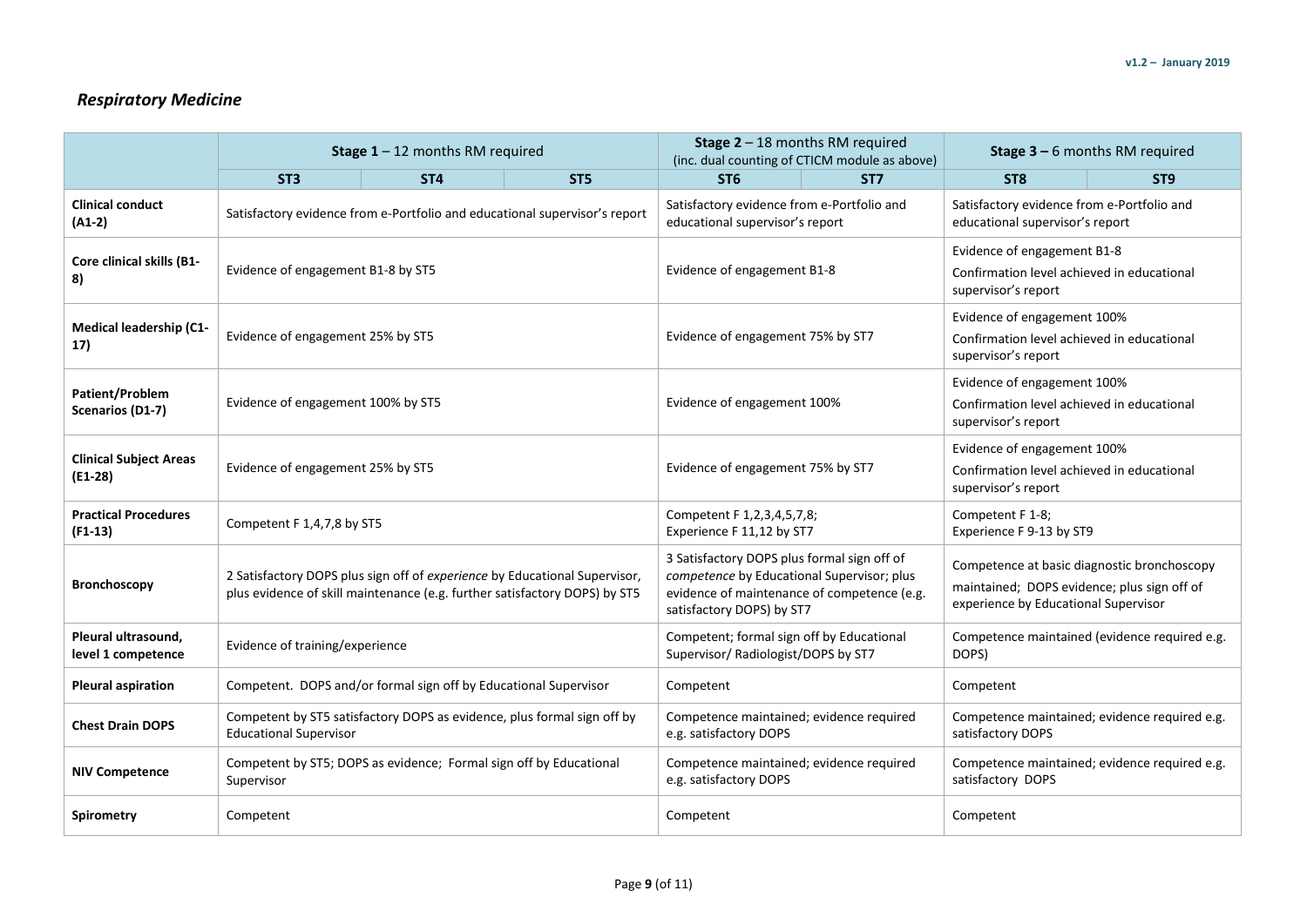|                                                                            |                                           | <b>Stage 1</b> - 12 months RM required                                   |                                                                               |                                                                                                                                                               | <b>Stage 2</b> $-$ 18 months RM required<br>(inc. dual counting of CTICM module as above) |                                                                                                                                                                                                        | <b>Stage 3 - 6 months RM required</b> |  |
|----------------------------------------------------------------------------|-------------------------------------------|--------------------------------------------------------------------------|-------------------------------------------------------------------------------|---------------------------------------------------------------------------------------------------------------------------------------------------------------|-------------------------------------------------------------------------------------------|--------------------------------------------------------------------------------------------------------------------------------------------------------------------------------------------------------|---------------------------------------|--|
|                                                                            | ST <sub>3</sub>                           | ST <sub>4</sub>                                                          | ST <sub>5</sub>                                                               | ST <sub>6</sub>                                                                                                                                               | ST <sub>7</sub>                                                                           | ST <sub>8</sub>                                                                                                                                                                                        | ST <sub>9</sub>                       |  |
| <b>Lung Function</b><br>Interpretation                                     | Experience                                |                                                                          |                                                                               | Competent                                                                                                                                                     |                                                                                           | Competent                                                                                                                                                                                              |                                       |  |
| <b>CXR Interpretation</b>                                                  | Competent                                 |                                                                          |                                                                               | Competent                                                                                                                                                     |                                                                                           | Competent                                                                                                                                                                                              |                                       |  |
| CT/CTPA/HRCT<br>Interpretation                                             | Experience                                |                                                                          |                                                                               | Experience                                                                                                                                                    |                                                                                           | Competent                                                                                                                                                                                              |                                       |  |
| <b>ALS</b>                                                                 | Valid                                     | Valid                                                                    | Valid                                                                         | Valid                                                                                                                                                         | Valid                                                                                     | Valid                                                                                                                                                                                                  | Valid                                 |  |
| <b>SCE</b>                                                                 |                                           |                                                                          |                                                                               | Attempt/Pass<br>(optional)                                                                                                                                    | Attempt/Pass                                                                              | Pass                                                                                                                                                                                                   | Pass                                  |  |
| <b>DOPS</b>                                                                |                                           | 2 Bronchoscopy<br>1 Pleural aspiration<br>1 Chest drain<br>1 NIV         |                                                                               | 3 Bronchoscopy<br>1 Pleural aspiration (optional)<br>1 Chest drain<br>1 NIV (optional)                                                                        |                                                                                           | 1 Bronchoscopy<br>1 Chest drain (optional)                                                                                                                                                             |                                       |  |
| Procedure log book                                                         | attendance Lung Function Lab              | Satisfactory record of bronchoscopy, pleural procedures, NIV +/-         |                                                                               | Satisfactory record of bronchoscopy, pleural<br>procedures, NIV +/-attendance Lung Function<br>Lab                                                            |                                                                                           | Satisfactory record of ongoing bronchoscopy,<br>pleural procedures, NIV experience                                                                                                                     |                                       |  |
| mini-CEX/CbD                                                               | Minimum of 6 to sample curriculum         |                                                                          |                                                                               | Minimum of 9 to sample curriculum                                                                                                                             |                                                                                           | Minimum of 3 to sample curriculum                                                                                                                                                                      |                                       |  |
| <b>MSF</b>                                                                 |                                           | One satisfactory ST3 - 5                                                 |                                                                               |                                                                                                                                                               |                                                                                           | One satisfactory ST7 or 8                                                                                                                                                                              |                                       |  |
| <b>Patient Survey (PS)</b>                                                 |                                           | One satisfactory ST3 - 5                                                 |                                                                               |                                                                                                                                                               |                                                                                           | One satisfactory ST7 or 8                                                                                                                                                                              |                                       |  |
| Use of evidence and<br>audit (K1-2)<br>Audit assessment (AA)               |                                           | One satisfactory AA ST3 - 5<br>Satisfactory evidence from e-Portfolio    |                                                                               | One satisfactory AA ST6 or 7<br>Satisfactory evidence from e-Portfolio                                                                                        |                                                                                           | One satisfactory AA ST8 or 9<br>Satisfactory evidence from e-Portfolio                                                                                                                                 |                                       |  |
| <b>Teaching and Training,</b><br>J1<br><b>Teaching Observation</b><br>(TO) |                                           | of adult education Teaching course recommended (optional).               | Evidence of involvement in teaching. Evidence of understanding principles     | Portfolio evidence of ongoing participation<br>plus evidence of implementation of principles<br>of adult education. Teaching course<br>recommended (optional) |                                                                                           | Portfolio evidence of ongoing participation plus<br>evidence of implementation of principles of adult<br>education. Teaching course recommended<br>(optional)                                          |                                       |  |
| Research                                                                   | Able to critically review the literature. | developing research ideas and questions. Participation in journal clubs. | Evidence of critical thinking around relevant clinical questions. Evidence of | Evidence of preparation for ST8/9<br>requirements                                                                                                             |                                                                                           | One or more of: higher degree/ or full<br>publication/ or national/international<br>presentation (abstract) and assessed research<br>course/ or research/research degree (MSc) in<br>medical education |                                       |  |